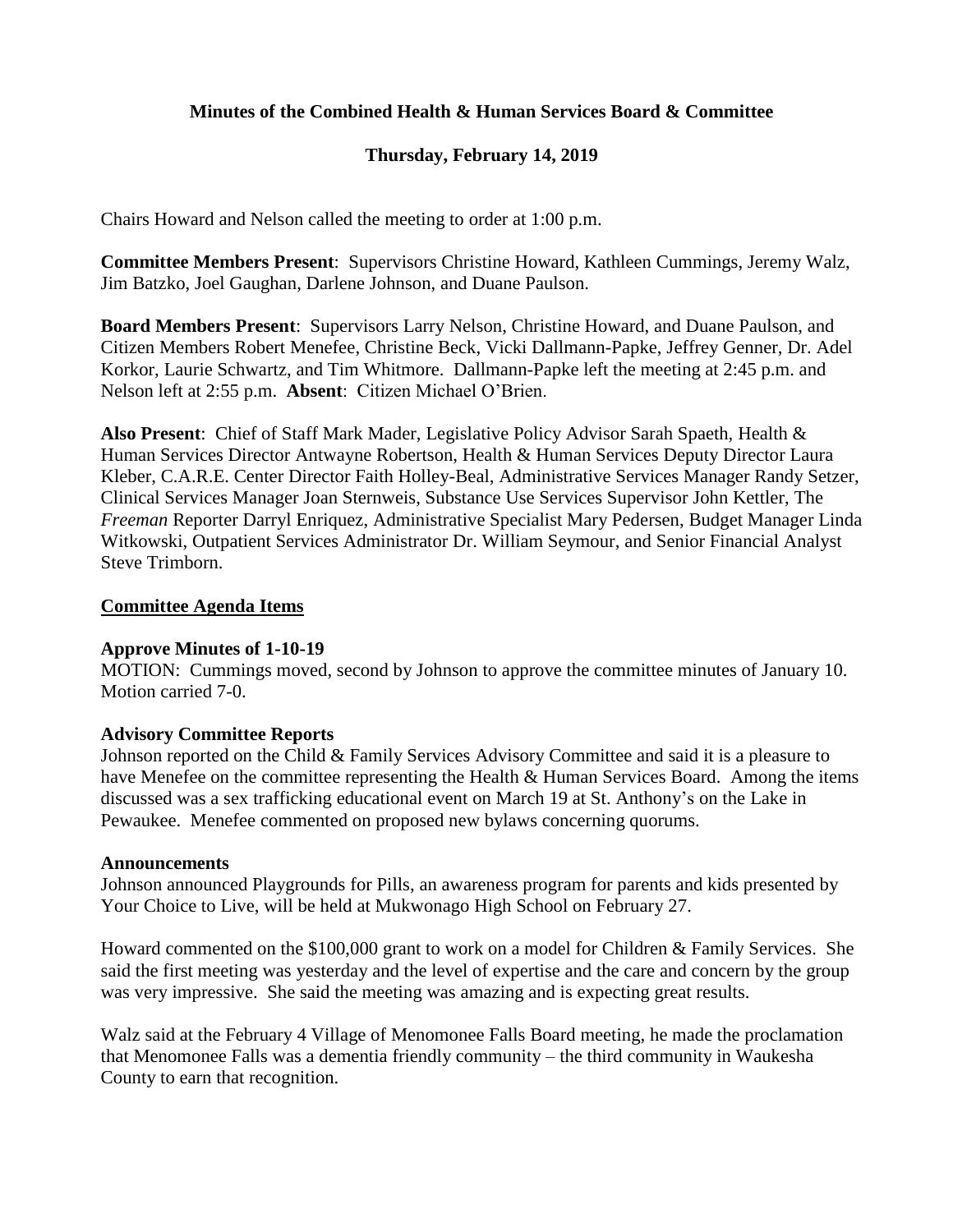2-14-19 H&HS Committee/Board Page **2** of **3**

Howard indicated case workers will be appearing at future meetings to discuss their perspective on various programs and services such as Birth to Three.

### **Next Meeting Date**

 $-3-14-19$ 

## **Executive Committee Report of 1-14-19**

Howard said the Executive Committee approved two ordinances and the scope for the Airport Fixed Base Operator (FBO) audit; heard the chair's report on economic development, transportation issues, and the Wisconsin Counties Association; and heard standing committee reports.

### **Meeting Approvals**

MOTION: Cummings moved, second by Batzko to approve mileage for Gaughan's attendance at the Wisconsin Counties Association (WCA) presentation on the opioid and meth epidemic in Stevens Point on February 18. Motion carried 7-0.

### **Board Agenda Items**

### **Approve Minutes of 1-10-19**

MOTION: Schwartz, moved, second by Whitmore to approve the board minutes of January 10. Motion carried 10-0.

### **Advisory Committee Reports**

Whitmore said the Public Health Advisory Committee heard an interesting update on grants to connect people to public health services. He announced there will be a pandemic exercise (regional based training) in Madison on April 26. They also discussed two unmet needs which will be presented to the Health & Human Services Board in March.

Howard said the Joint Advisory Committee discussed their two unmet needs which she referred to as critical. These will also be presented to the Board in March.

# **Next Meeting Dates**

- $\bullet$  3-21-19 (unmet needs presentations from 12:30 p.m. to 4:15 p.m. at the Human Services Center)
- 4-3-19 (annual public hearing at 7:00 p.m. at the Human Services Center)
- 4-25-19 (11:00 a.m. to 1:00 p.m. to present unmet needs to County Executive Paul Farrow with a luncheon to follow)

### **Announcements**

Nelson announced that the Waukesha County Drug Free Communities Coalition will meet tomorrow in Menomonee Falls where the police chief, school representatives and others will talk about prevention efforts.

### **Committee/Board Discussion Items**

# **Family Services of Waukesha/C.A.R.E. Center overview** *(Board and Committee)*

Holley-Beal said the mission of Family Services of Waukesha is to improve individual family and community well-being through partnerships and high quality programs and services. Services include counseling and therapy services, therapeutic wellness, school-based clinics, parenting classes